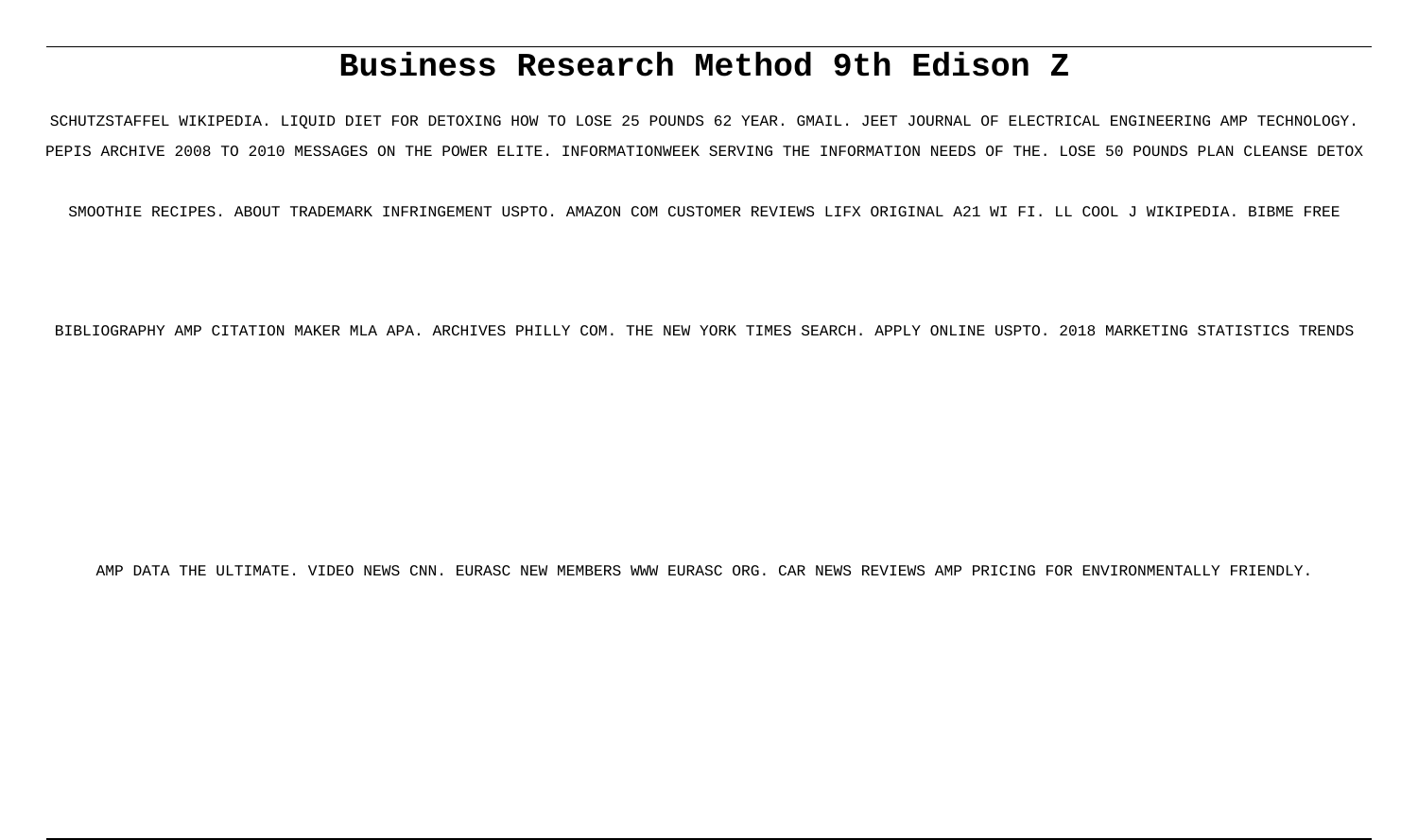AMERICA. CRITICAL RESEARCH FAILURE TV TROPES. NEWS BREAKING STORIES AMP UPDATES TELEGRAPH. AMERICAN CENTURY EXPERIENCE. A SURVEY ON INTERNET OF THINGS ARCHITECTURES SCIENCEDIRECT. PEOPLE BY LAST NAMES M NNDB. FY07 H 1B EMPLOYERS â€" RISHAWN BIDDLE â€" WELCOME TO

#### **SCHUTZSTAFFEL WIKIPEDIA**

JUNE 21ST, 2018 - HIMMLER INSPECTS A PRISONER OF WAR CAMP IN THE SOVIET UNION 1941 MEN OF THE LEIBSTANDARTE SS ADOLF HITLER RECEIVE AWARDS SS

HEADQUARTERS IN BERLIN MAJDANEK CONCENTRATION CAMP 1944 WOMEN AND CHILDREN OF THE WARSAW GHETTO UPRISING ESCORTED BY SD MEN 1943 ADOLF HITLER

INSPECTS THE LEIBSTANDARTE SS ADOLF HITLER 1938''**Liquid Diet For Detoxing How To Lose 25 Pounds 62 Year** June 24th, 2018 - Liquid Diet For Detoxing How To Lose 25 Pounds 62 Year Female Liquid Diet For Detoxing How To Lose Menopausal Weight Gain Losing 20 Pounds After Rectal Cancer Surgery'

#### '**Gmail**

June 24th, 2018 - Gmail is email that s intuitive efficient and useful 15 GB of storage less spam and mobile access'

#### '**jeet journal of electrical engineering amp technology**

june 21st, 2018 - development of simulator system for microgrids with renewable energy sources jin hong jeon jeet vol 1 no 4 pp 409 413 2006 a

re publishing the adequacy and static security indices''''PEPIS ARCHIVE 2008 TO 2010 MESSAGES ON THE POWER PEPIS<br>POWER POWER 2008 TO 2010 MESSAGES ON THE

JUNE 24TH, 2018 - 30OCT11 PEPIS VIGILANCE IN PEACETIME AND WAR POTENTIAL ENEMIES WITHIN 27APR10 PEPIS 126 THE CULT OF GOLDMINE SACHS BANKERS TO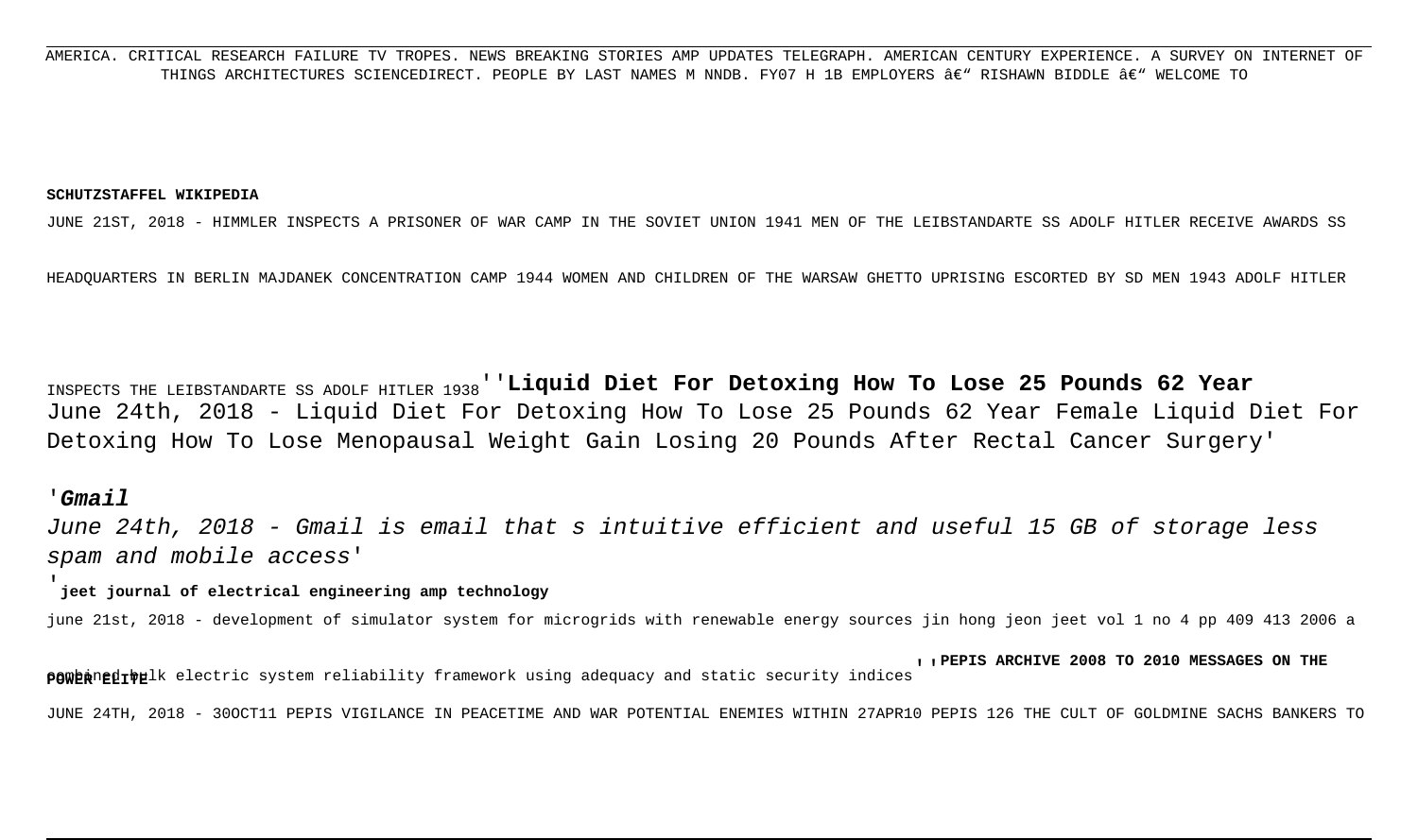### ''**InformationWeek serving the information needs of the**

<sub>BILDERBERG</sub><br><del>technology professionals</del>' June 24th, 2018 - InformationWeek com News analysis commentary and research for business

'**Lose 50 Pounds Plan Cleanse Detox Smoothie Recipes**

April 20th, 2018 - Lose 50 Pounds Plan Cleanse Detox Smoothie Recipes Lose 50 Pounds Plan Best Diet To Detox And Lose Weight Dr Elson Haas Detox Diet'

'**about trademark infringement uspto**

**june 20th, 2018 - what is trademark infringement trademark infringement is the unauthorized use of a trademark or service mark on or in connection with goods and or services in a manner that is likely to cause confusion deception or mistake about the source of the goods and or services**''**Amazon com Customer reviews LIFX Original A21 Wi Fi**

June 23rd, 2018 - Find helpful customer reviews and review ratings for LIFX Original A21 Wi Fi Smart LED Light Bulb Multicolor Adjustable Dimmable No Hub Required Pearl White Works with Alexa at Amazon com Read honest and unbiased product reviews from our users'

'**ll cool j wikipedia**

june 20th, 2018 - james todd smith born january 14 1968 known professionally as ll cool j short for ladies love cool james is an american rapper actor author and entrepreneur from queens new york'

'**BibMe Free Bibliography Amp Citation Maker MLA APA**

June 24th, 2018 - BibMe Free Bibliography Amp Citation Maker MLA APA Chicago Harvard,

'**Archives Philly com**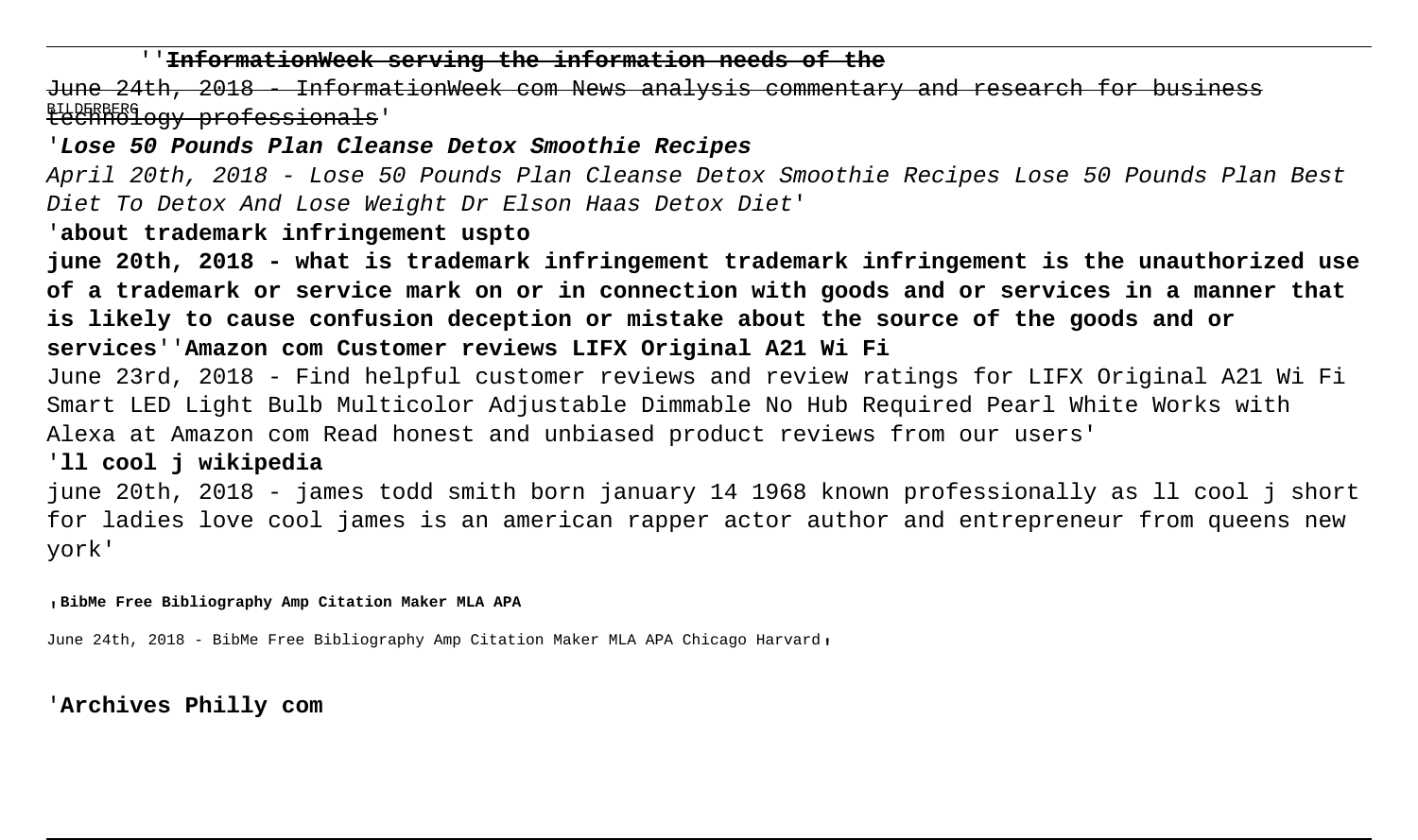June 24th, 2018 - Archives and past articles from the Philadelphia Inquirer Philadelphia Daily News and Philly com' '**the new york times search** june 23rd, 2018 - book review falling crime rates are good â€" at a cost a writer sees both sides in "uneasy peace ― patrick sharkey sees disparities when the homicide rate drops' '**APPLY ONLINE USPTO** JUNE 23RD, 2018 - APPLY FOR A TRADEMARK RESPOND TO A LETTER FROM THE USPTO MAINTAIN YOUR REGISTRATION AND MORE THROUGH THE TRADEMARK ELECTRONIC APPLICATION SYSTEM TEAS' '**2018 Marketing Statistics Trends amp Data The Ultimate May 20th, 2013 - Discover hundreds of marketing statistics and metrics on social media content marketing lead generation email marketing SEO sales and more**' '**Video News CNN** June 23rd, 2018 - Watch breaking news videos viral videos and original video clips on CNN com''**EURASC NEW MEMBERS WWW EURASC ORG** JUNE 21ST, 2018 - LIST OF THE NEW ELECTED MEMBERS TO THE EUROPEAN ACADEMY OF SCIENCES' '**CAR NEWS REVIEWS AMP PRICING FOR ENVIRONMENTALLY FRIENDLY JUNE 24TH, 2018 - GET UP TO THE MINUTE ENVIRONMENTALLY FRIENDLY OR EGREGIOUSLY UNFRIENDLY CAR**

**NEWS REVIEWS HIGH QUALITY PHOTOS AND COMMENTARY ABOUT LIVING GREEN**'

#### '**ConferenceSeries LLC LTD USA Europe Asia Australia**

June 24th, 2018 - omics group has scheduled its 2014 2015 and 2016 international and scientific conferences meetings events workshops and symposiums in america europe asia pacific and middle east it has conferences in medical pharma business amp management agri food amp aqua genetics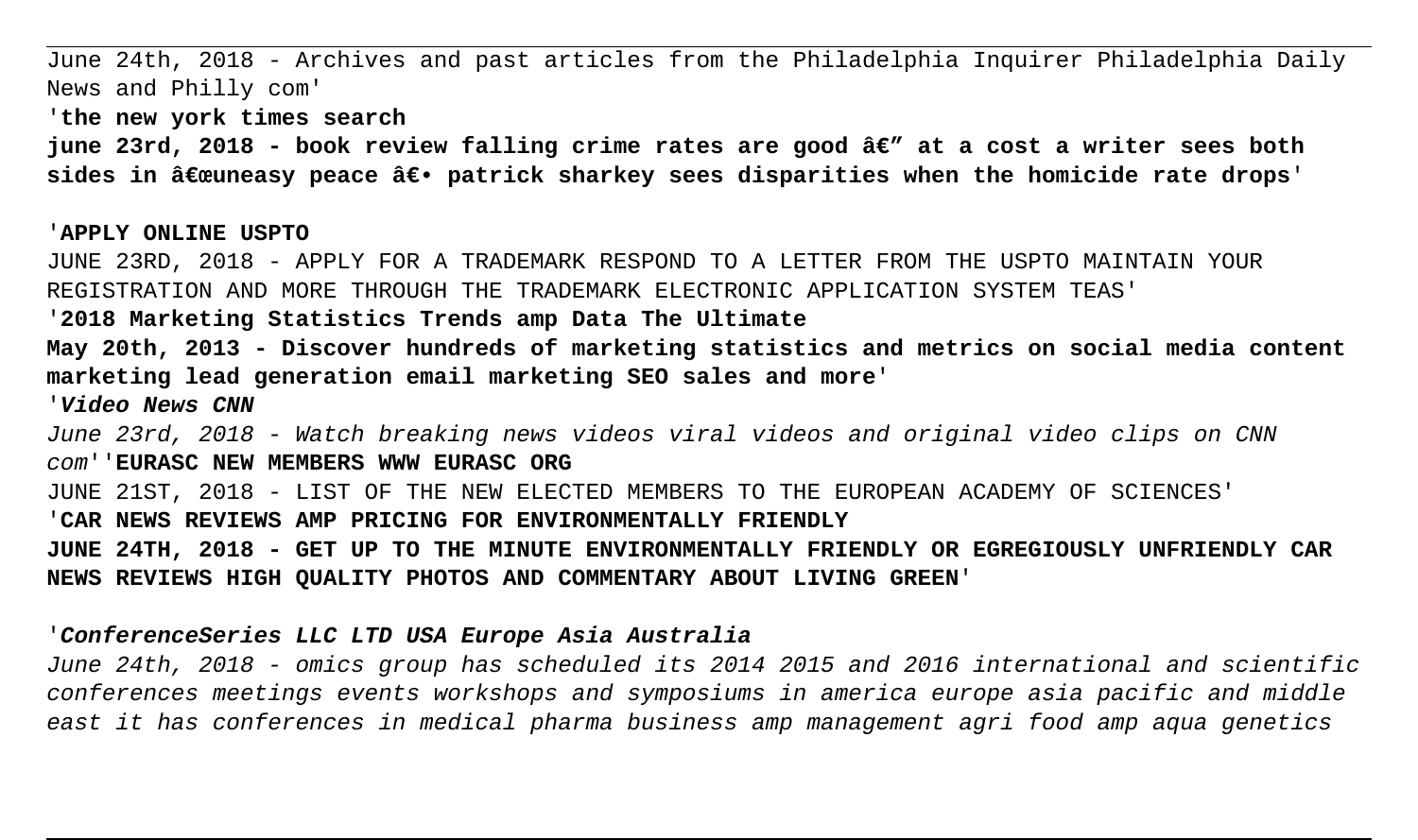#### '**Alexander R Vaccaro M D Ph D M B A President**

June 21st, 2018 - As part of the Rothman Instituteâ€<sup>™</sup>s Joint Replacement Program one of the **nation's top programs Alexander R Vaccaro M D Ph D specializing in Spine Orthopaedics**'

'**Top Doctors In The News Top Doctors In America**

June 21st, 2018 - Find Information On Top Doctors In The News Including Nominations Recognition Of Top Doctorââ,¬â"¢s Around The Country And Updates Regarding Castle Connolly Medical Ltd' '**CRITICAL RESEARCH FAILURE TV TROPES**

JANUARY 17TH, 2012 - THE CRITICAL RESEARCH FAILURE TROPE AS USED IN POPULAR CULTURE THIS IS A PARTICULAR INSTANCE WHERE A STORY OR CHARACTER HAS SOMETHING $\hat{a}\in$ "A STATEMENT THE  $\hat{a}\in$  ''NEWS

## **BREAKING STORIES AMP UPDATES TELEGRAPH**

JUNE 24TH, 2018 - LATEST BREAKING NEWS INCLUDING POLITICS CRIME AND CELEBRITY FIND STORIES UPDATES AND EXPERT OPINION''**American Century Experience**

June 21st, 2018 - Events and themes that shaped our current century Important and famous people and events from 1900 to 1998 in a hyperlinked timeline format''**A Survey On Internet Of Things Architectures ScienceDirect**

June 22nd, 2018 - Internet Of Things Is A Platform Where Every Day Devices Become Smarter Every Day Processing Becomes Intelligent And Every Day Communication Becomes Informative'

#### '**People by Last Names M NNDB**

June 24th, 2018 - M I A Rapper Arular 18 Jul 1975 Jack Ma Business Founder of Alibaba 1964 Yo Yo Ma Cellist Cellist The Silk Road Ensemble 07 Oct 1955 Peter Maas Author Serpico 27 Jun 1929